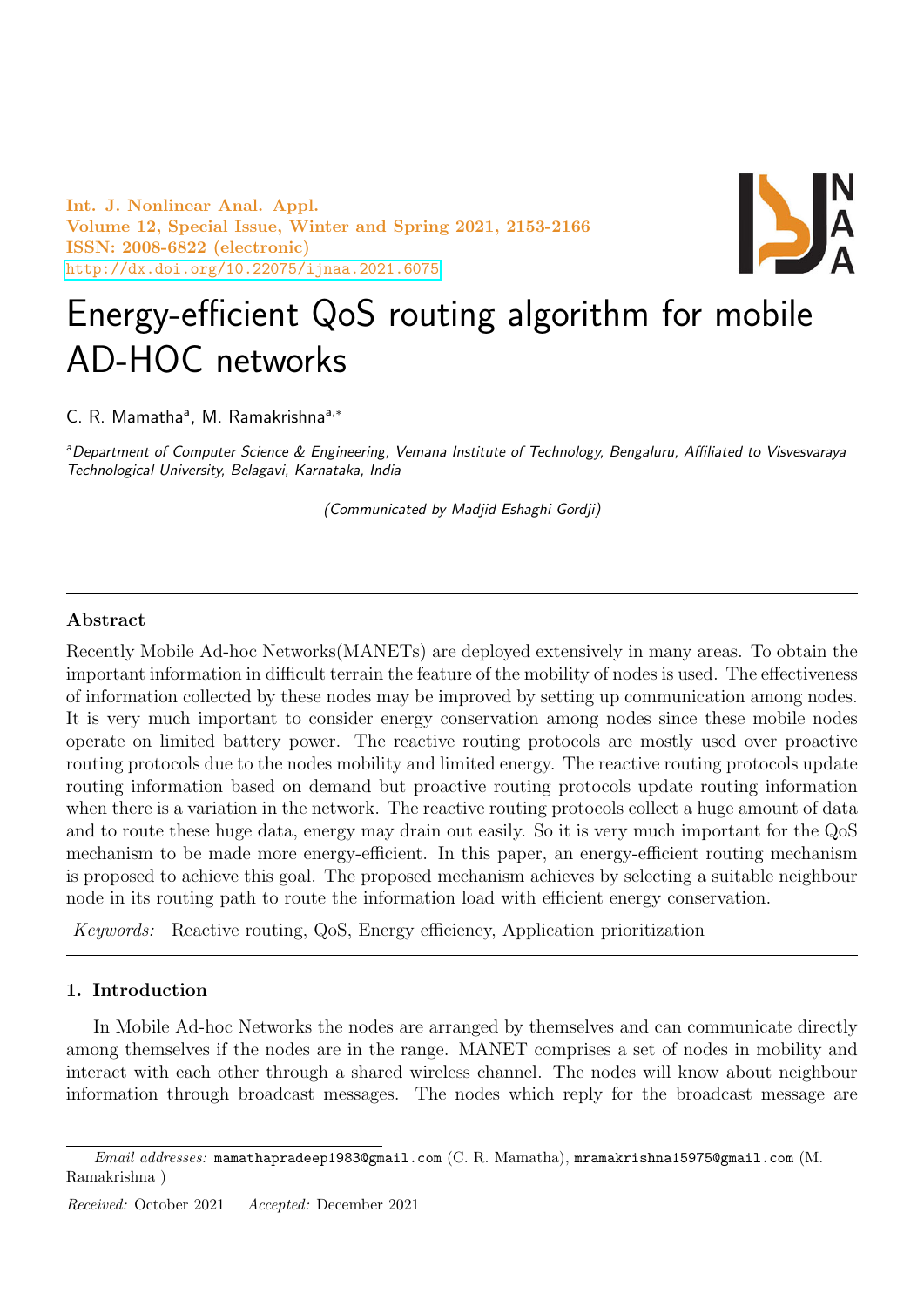considered to be relatively neighbour nodes which can be used in the future as a relay node for routing data packets.

The extensive use of MANETs is found in disaster recovery applications and military applications. In recent days even in civilian life the MANETs are getting popular and have many applications. The QoS plays an important role in MANET's due to its critical nature of many applications. The data collection is more important in certain time-bound applications especially in disaster recovery applications. The data may be not important if it's not collected on a specified time interval. This leads to an action becoming inappropriate or less significant at that instance of time.

The QoS is defined as "the collective effect of service performance which determines the degree of satisfaction of a user of the service" by the United Nations Consultative Committee for International Telephony and Telegraphy. The implementation of Quality of Service in wired networks is easy when compared to wireless networks. In the wired network we can increase the number of resources in demand, the application specific QoS requirements can be reserved. The traffic can also be differentiated related to QoS and others in the wired network.

In wireless networks there are so many issues to implement the above mentions QoS requirements. Few of the drawbacks are listed as follows:

- Due to mobility and resource limitation, the MANETs bandwidth is very poor
- The dynamic topology nature of MANETs leads to frequent disconnection of nodes.
- Complex data processing may not be possible due to limited resources and computational capacities.
- Due to limited computational features in MANET nodes, it is difficult to maintain the status of updated network information
- The signalling of packets is a mandatory step for most of QoS mechanisms. This leads to a contest for network resources along with data packets.
- The Effectiveness of QoS may be reduced due to the lack of observing and supervision of admission control in MANETs.

In recent years for MANETs lightweight QoS mechanism was proposed which is easy to compute [\[22\]](#page-13-0). The lightweight QoS mechanism has addressed only minimum bandwidth and maximum delay parameters. The initial QoS parameter addressed will provide the minimum guaranteed bandwidth required for every node in the routing path selected. The later QoS parameter was addressed based on the maximum delay between source and a destination node in which a data packet can experience during its transmission. The DSR protocol is used for finding a proper route between source and destination. In [\[22\]](#page-13-0), the important QoS parameter called Network Lifetime was not addressed and it is considered to be one of the major disadvantages. For example, assume that the route selected by the proposed scheme in [\[22\]](#page-13-0) is QoS compliance and satisfied all the QoS parameters and transmitted packets. After some considerable amount of time the energy of the nodes among the routing path is measured and found that draining of energy happens among nodes which leads to disconnection of the network. Hence, it is very much important to enhance the QoS mechanism in [\[22\]](#page-13-0) to provide a better lifetime of network and performance.

In this paper the following significant contributions are made to improve the network lifetime:

• The QoS mechanism for data transmission between source and destination is extended in [\[22\]](#page-13-0) by selecting multiple feasible routes instead of a single route. This will reduce the load on a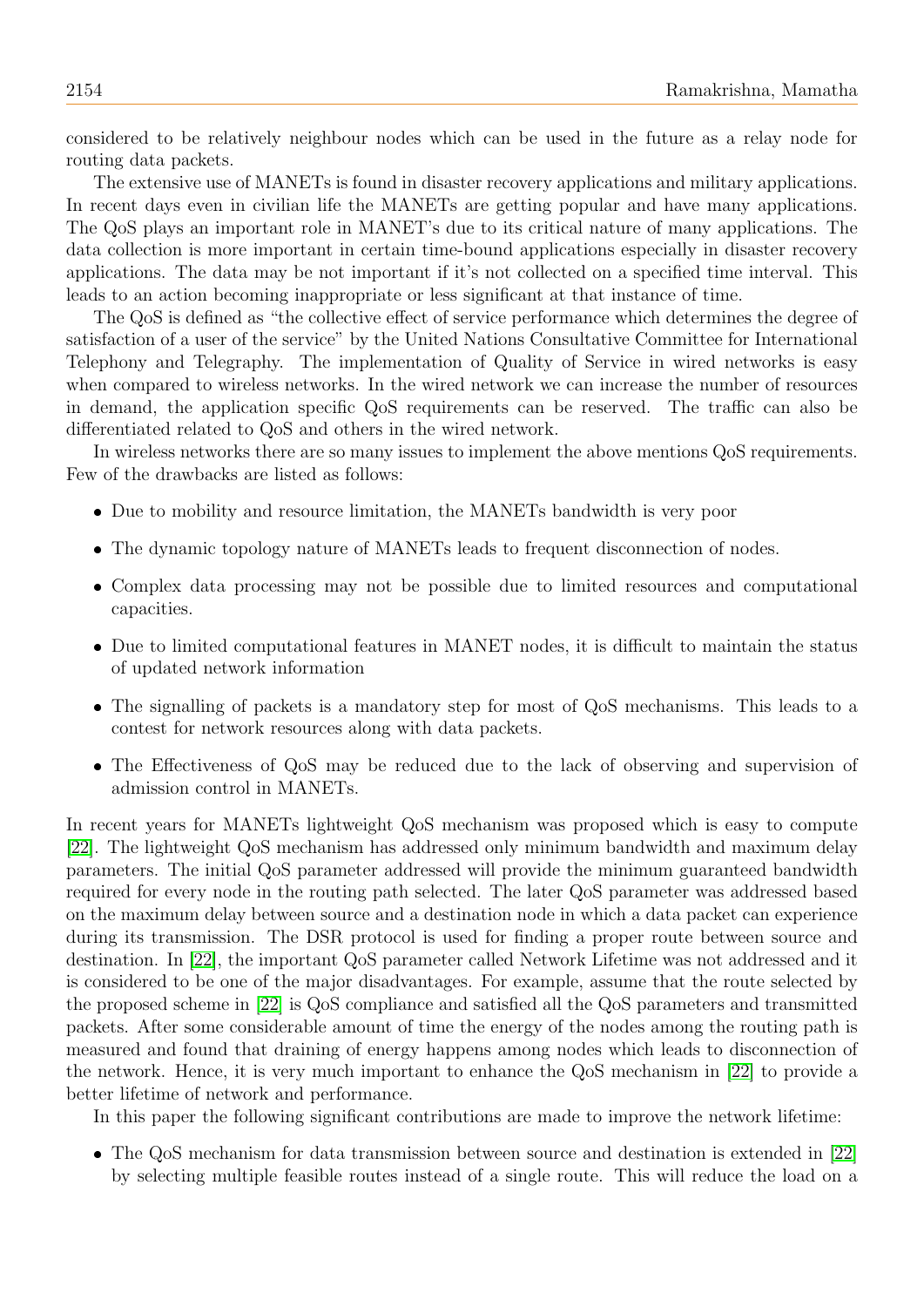single route and also the data transmission is shared among multiple routes by maintaining QoS requirements.

- Different applications are categorized and prioritized. The highest priority applications or most critical applications are given first preference with the best available resources and routes with almost satisfaction of specified QoS constraints. The lower priority applications or non-critical applications are provided routes having almost satisfied QoS constraints.
- The nodes involved in the routing path will maintain a list of its neighbour nodes which meet the QoS requirements of one or more applications. The route path between source and destination must satisfy application-specific QoS requirements. The solution for achieving this is to define two-node energy thresholds. Firstly, a node will stop the data services provided to low priority applications if it reaches the first threshold and dedicates its services only to critical or higher priority applications. The old nodes in the routing path will get replaced by the neighbour node which will provide an alternate new path for routing the data. Secondly, the node will intimate to source and destination saying that it will no longer provide the existing routing path and informed to find a new route discovery for higher priority applications when it reaches a second threshold.
- The proposed scheme is implemented in NS3, and the same is compared with the traditional QoS scheme proposed in [\[22\]](#page-13-0). The results obtained on the network lifetime clearly demonstrate that our proposed routing mechanism is better than [\[22\]](#page-13-0).

# 2. Literature review

In MANET one of the important goals to be considered during design is node energy conservation. The routing protocols in MANETS need to be designed keeping in view that energy supplied to MANET is limited [\[23,](#page-13-1) [16,](#page-13-2) [21,](#page-13-3) [6,](#page-13-4) [24,](#page-13-5) [18,](#page-13-6) [1,](#page-12-0) [8,](#page-13-7) [9,](#page-13-8) [7,](#page-13-9) [13,](#page-13-10) [3,](#page-12-1) [19,](#page-13-11) [12,](#page-13-12) [4\]](#page-12-2). The researchers have developed many protocols on node energy conservation and are presented [\[11,](#page-13-13) [17,](#page-13-14) [5,](#page-13-15) [20,](#page-13-16) [2,](#page-12-3) [10\]](#page-13-17).

Kravets et al [\[11\]](#page-13-13) have designed an energy aware routing protocol for MANET at the transport layer. The nodes are kept idle for a lengthier duration of time to save energy. The nodes will switch from idle state to active state only if it has a data packet for routing. It also addresses the trade-off between reducing power consumption and reducing delays for incoming data.

Suresh et al [\[17\]](#page-13-14) have shown that the node energy conservation can be achieved to a greater extent using shortest path routing. The shortest routing protocol is designed which includes the cost of the path as a metric for energy consumption for achieving the goal. The results showed that in the shortest-cost routing there is a substantial reduction in cost when compared to shortest-hop routing.

Chang et al [\[5\]](#page-13-15) the authors have realized that if more number of neighbour nodes are present the consumption of energy is also more. The authors have designed a technique that has the freedom to choose the number of neighbour nodes essential for routing, thus reducing energy consumption.

Woo et al [\[20\]](#page-13-16) proposed the Local Energy Aware Routing (LEAR) protocol based on a balanced reduced network lifetime. The protocol has achieved an advantage over a short delay and node energy consumption. The protocol when compared with DSR protocol has proved to achieve good energy conservation.

Agarwal et al [\[2\]](#page-12-3) proposed conserving energy based on the power control loop technique which was used in CDMA networks. The same technique was applied to Wireless Ad-hoc networks and the outcome on energy was demonstrated. The MANETs contains heterogeneous networks with different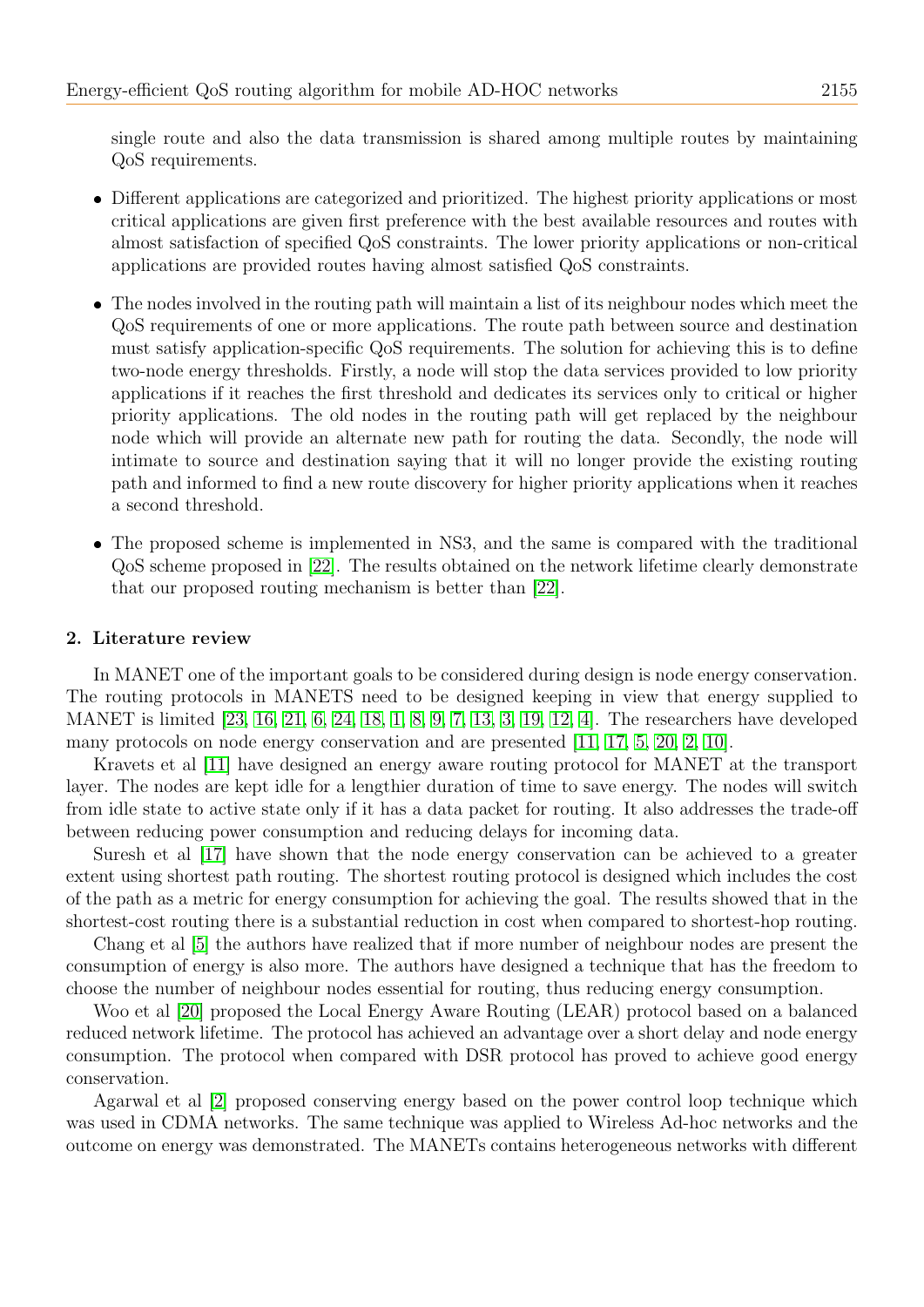types of structures and responsibilities. In this types of network nodes, energy conservation is a big challenge.

Kawadia et al [\[10\]](#page-13-17) have proposed Clustering based routing algorithm to conserve the energy of node in MANETs. The RREQ packets are flooded by AODV and DSR reactive routing protocols for finding the route in the network. A lot of overhead is created by flooding in the network and in turn causes the energy drain of a node.

Bin et al [\[21\]](#page-13-3) have proposed a cooperative technique to detect DoS attacks and filter these attacks. Biswas et al [\[3\]](#page-12-1) proposed to secure wireless networks from a large amount of energy drainage may be caused due to the Denial of Service (DoS) attack.

Lim et al [\[14\]](#page-13-18) proposed an efficient solution for a route discovery that was presented, which uses selective broadcasting instead of flooding which reduces the significant amount of overhead. The route request packet will be forwarded to some randomly chosen neighbours by every node for finding the route. The results are tabulated and proved to be efficient in terms of energy conserving of the proposed selective broadcast scheme.

Peter et al [\[15\]](#page-13-19) proposed to improve the QoS performance of the network by modifying the "Stateless Wireless Ad hoc Networks model (SWAN)" algorithm. It provides stable delays under different traffic and mobility conditions.

Based on the above survey, the QoS mechanism needs to be extended to priority applications to achieve better energy efficiency. The QoS Routing mechanism is introduced to achieve this goal. This mechanism utilizes the suitable neighbour nodes around the routing path to share the routing load, and achieve energy conservation.

# 3. QOS in mobile AD-HOC networks

#### 3.1. QoS mechanism

In MANETs the QoS mechanisms were developed and deployed. The applications are designed in such a way that it guarantees to provide minimum bandwidth and maximum delay by the nodes in the routing path along with the number of nodes. The QoS is integrated within the DSR algorithm in [\[22\]](#page-13-0) the initial route discovery phase. The paths are established using the flooding of messages in the network. The proposed QoS scheme will ensure QoS compliance for the path it has selected. Figure 1 shows the route discovery process with QoS constraints for Maximum delay.



Figure 1: QoS constraint-maximum delay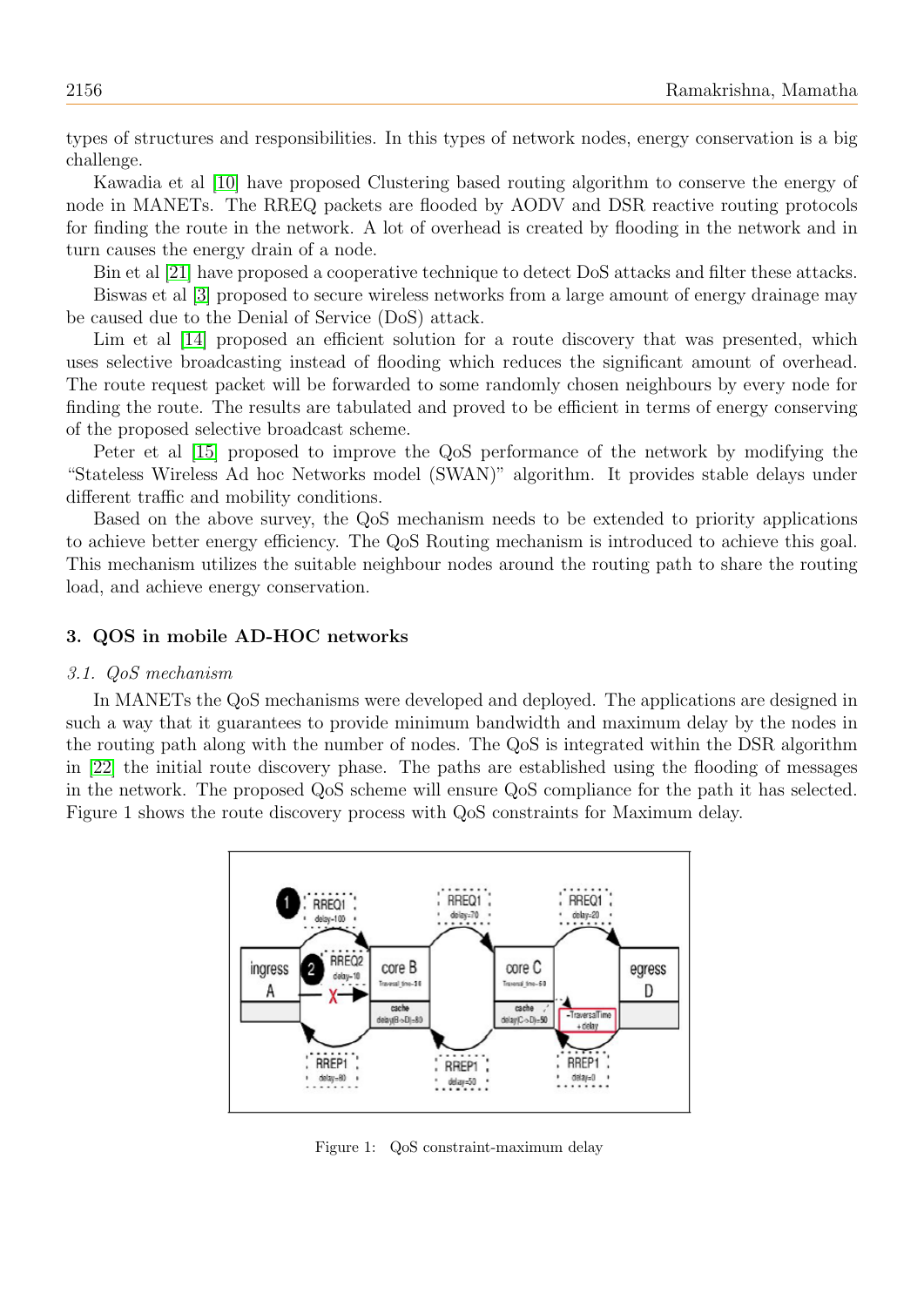The Route Request Packet (RREQ) is added with maximum delay constraint and broadcasted by the source node. If an RREQ packet is received by an intermediate node, it will update the new QoS constraint value in the RREQ packet after subtracting its delay value from maximum delay value. The updated value will be checked, if the new value is found to be negative then the RREQ packet will be dropped.



<span id="page-4-0"></span>Figure 2: QoS constraint-minimum bandwidth

Figure [2](#page-4-0) shows that the route discovery process for another QoS constraint for minimum bandwidth. The source node will add the minimum bandwidth information also along with maximum delay into the RREQ packet before broadcasting to the network. The QoS constraint information will be checked by the intermediate node. If it is not met with the minimum bandwidth requirement, then the packet will be dropped otherwise, the RREQ packet will be rebroadcasted. The main goal of the route discovery process is to find a path that would satisfy both the QoS constraint requirements.

# 4. QOS routing technique

In this section, the QOS routing technique related to different applications and how to prioritize these applications was discussed. The node routing table is created using bandwidth offered by different nodes. This node routing table is used for QOS routing between nodes. The scoring function is designed to prioritize the neighbour node for QoS routing algorithms.

# 4.1. Application priority analusis

Inside MANET there are many different types of applications are running. There are r applications assumed to be executed in MANET and these are denoted by  $A_1, A_2, A_3, \ldots, A_r$ . The routing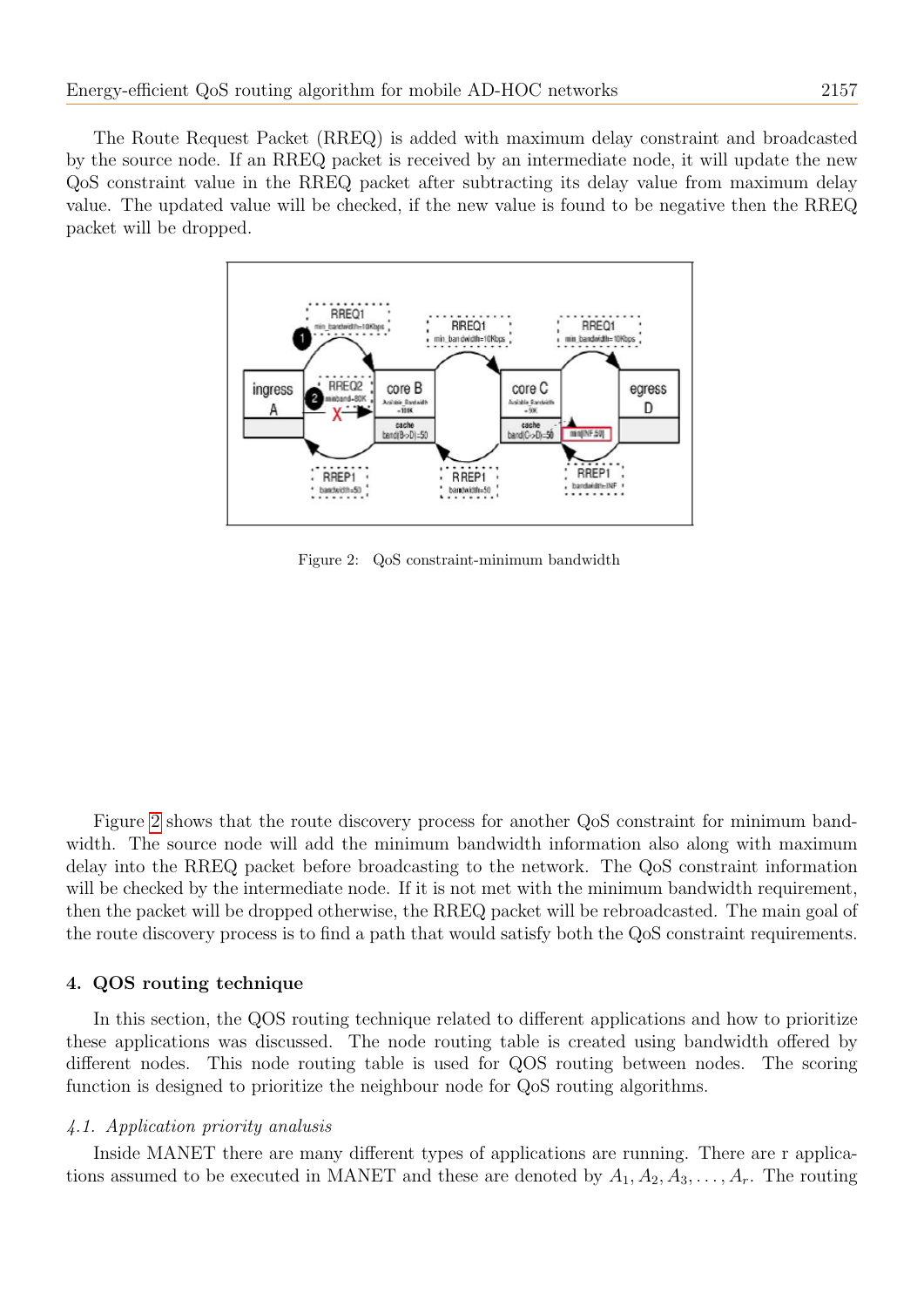<span id="page-5-0"></span>path of every single application is tabulated in table [1.](#page-5-0) The application priority levels are represented as per the equation (1). The priority of application  $P(A_i)$  specifies the level of priority of application  $A_i$  and is  $1 < i < r$ .

| Neighbor- | Available | Induced | Energy |
|-----------|-----------|---------|--------|
| node      | Band-     | Delay   | Cost   |
|           | width     |         |        |
| Nji       | B(Nji)    | D(Nji)  | C(Nji) |
|           | .         | . .     |        |
|           |           |         |        |

Table 1: QoSTable for node Nj

$$
P(A_1) \ge P(A_2) \ge \dots P(A_r) \dots \tag{1}
$$

Prioritization of traffic based on QoS measures such as delay, jitter and loss can be used to accomplish various objectives. Time-sensitive real-time voice and multimedia (like gaming and conferencing) services need to be prioritized over best-effort applications (email/ internet browsing). The prioritization of application in MANET for achieving QoS is to effectively utilize the bandwidth available for different types of QoS parameters for different types of services. For example, the real-time multimedia applications are delay sensitive but can able to tolerate loss to some extent while the other internet applications are packet loss sensitive but will tolerate delay in delivering packet.The allocation of network resources among these applications plays an important role and hence needs to have control and prioritization of these network resource allocation. This method will allocate bandwidth to network applications efficiently without disturbing other applications bandwidth.

The QoS network resource allocation can be achieved by extracting the type of data present in the data packet and categorise the data packets into different categories based on the type of data. These traffic classes are now prioritized before forwarding the packets on the communication network based on the equation (1). The advantage of prioritizing the applications network traffic is to allow the highest priority applications (critical applications) to communicate first than low priority network applications. It also helps to get very good control over the amount of bandwidth allocated to different prioritized applications and efficient bandwidth utilization.

The applications QoS requirements are satisfied by the degree of application during routing. Equations 2 and 3 represents the factors defined for applications  $A_i$ .

Equation 2 related to the first limiting factor represents the maximum delay constant. Equation 3 related to the second limiting factor represents minimum bandwidth constraint. Here,  $0 \leq \alpha(A_i)$ and  $0 \leq \beta(A_i)$ .

$$
first\ limiting\ factor = \alpha(A_i) \dots \tag{2}
$$

$$
second\ limiting\ factor = \beta(A_i) \dots \tag{3}
$$

#### 4.2. QoSnode table

In MANETs there are multiple routing paths, let us assume Nj be a node in it. The QoSNode Table will be built by node  $N_i$  reactively using application prioritization based on QoS parameters and using equation (1). The node cooperative table is used at the stage of the routing of data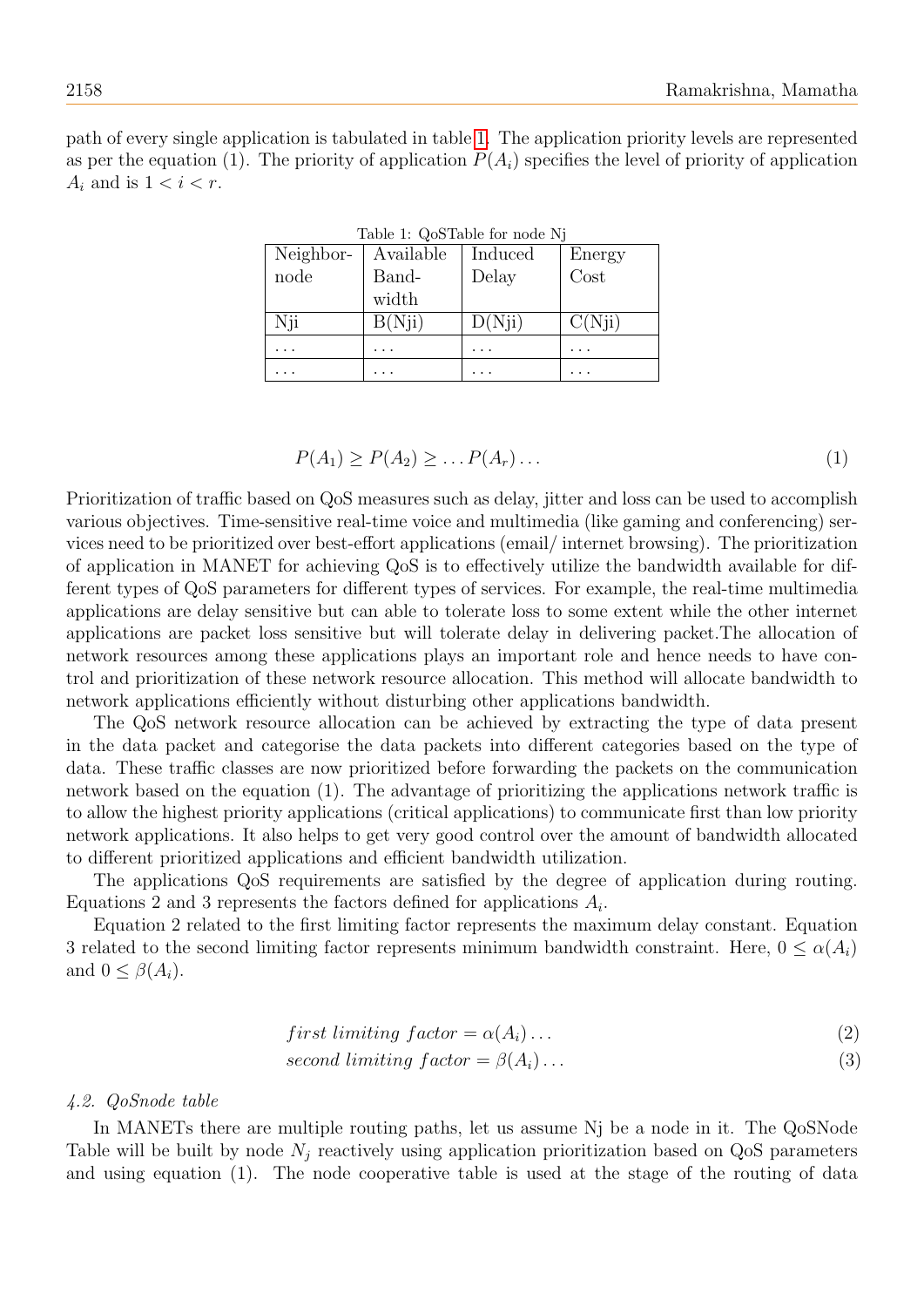packets of prioritized applications. The QoSNode Table gets updated at regular intervals. The node  $N_j$ , reactively builds a cooperative table to be used in the routing stage, and which is updated in predefined intervals. The QoS Node table for node  $N_j$  is shown in Table [1.](#page-5-0) The  $N_{ji}$  represents one of the neighbor nodes for  $N_j, B(N_{ii})$  represents the bandwidth of the node  $N_{ii}$  offered,  $D(N_{ii})$  is the  $N_{ii}$  data packets induced delay and  $C(N_{ii})$  is the transmitting data packet energy cost from node  $N_{ii}$ .

#### 4.3. Neighbour node scoring function

The routing of the data packet may be done directly between source and destination or may require intermediate neighbour node. There may be more than one neighbour node that exists in the network. The selection of a neighbour node among multiple neighbour nodes is a tedious task. To overcome this difficulty, a scoring function is designed for a QoS node. The scoring function for each neighbour node of  $N_j$  is calculated and updated in the table. The equation 4 represents the scoring function. Here, score  $S(N_{ji})$  represents the score of neighbor node  $N_{ji}$ . Where,  $B(N_{ji})$  represents the bandwidth of node  $N_{ji}$ ,  $C(N_{ji})$  specifies the Energy Cost of node  $N_{ji}$ , and  $D(N_{ji})$  represents the Induced Delay of node  $N_{ji}$ . The QoSnode selection for QoS routing is based on the highest score. If the score of a node is high, the chances of selection of that node are more when compared with others in routing.

$$
S(N_{ji}) = \frac{B(N_{ji})}{C(N_{ji}) + D(N_{ji})}
$$
\n(4)

#### 5. QOS routing algorithm

We present QoS Routing Algorithm in this section. The algorithm 1 describes about proposed routing scheme and flow chart diagram for the QoS Routing is shown in figure [3.](#page-8-0) The algorithm is based on the number of nodes N, the priorities of applications  $A_k$ , and the number of r paths  $P_r$ . In MANET consider an instance where node  $N_j$  is a part of the routing path  $[P_1, P_2, \ldots, P_k]$ . Each application  $A_k$  in a routing path Pk  $(1 < k < r)$  and priorities of the applications are represented in equation 1. In this algorithm, two thresholds related to node energy are defined.  $T_1(N_i)$  is the first node energy threshold defined for  $N_j$  and  $T_2(N_j)$  is the second energy threshold defined for  $N_j$ where,  $T_2(N_i) < T_1(N_i)$ .

#### Algorithm 1: QoS Routing Algorithm

Step 1: Assumptions

Let, node  $N_j[P_1, P_2, \ldots, P_r]$  Routing paths Let, priority  $P_k$  application  $A_k$  where  $1 \leq k \leq r$ As per equation 1 sort applications based on priority  $[A_1, A_2, A_3, \ldots, A_r]$ Energy Level  $EL(N_i)$  specifies the current energy of  $N_i$ Step 2: If  $T_1(N_i) \leq EL(N_i)$  then The data routing will continue in all the routing paths End if Step 3: if  $T_1(N_i) > EL(N_i)$  then

The node  $N_{jin}$  QoS routing table is  $QoSTable(N_i)$ .

The routing of data packets for application  $A_1$  with priority  $P_1$ .

For every  $P_k = [P_1, P_2, \ldots, P_r]$  repeat

Let, the next-hop node in path Pk for node  $N_i$  specified in Next hop( $N_j | P_k$ )

For every node in a QoS table where  $N_{ji} \in QoSTable$  repeat

Let, the list of neighbours for node  $N_{ji}$  specified in neighbor list( $N_{ji}$ ).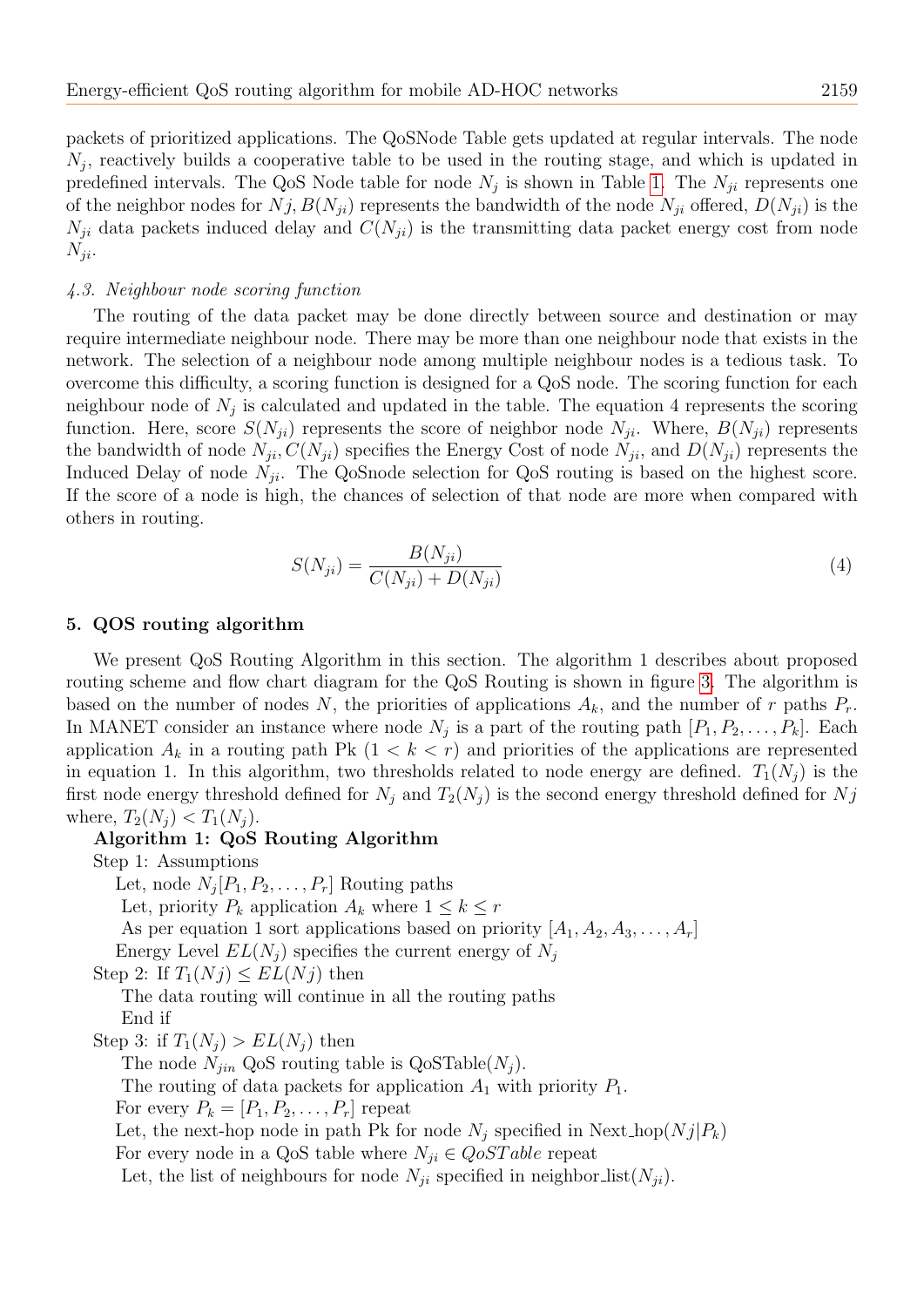if  $D(N_{ji}) \leq D(N_j) + \alpha(A_k)$  and  $B(N_{ji}) \geq B(N_j) - \beta(A_k)$  and next\_hop  $(N_j|P_k)$  neighbor\_list  $(N_{ii})$  then Find the score of node j by Equation 4 end if end for The highest score node  $N_{ii}$  for the neighbor list will be selected The data traffic for path  $P_k$  for incoming packet  $N_{ji}$  is assigned Inform about the new path  $P_k$  assigned to the source node and  $N_j$  will get separated from path  $P_k$ . If there is no relevant node in QoSTable for node  $N_j$  for assigning traffic then The new path should be discovered and the same is informed to the source node. If unable to find a new route then The data routing will happen from the same path which was used already. End if End if end for end if Step 4: if  $T_2(N_i) > EL(N_i)$  then Repeat for every node  $N_{ii}QoSTable$  of  $N_i$  do if  $D(N_{ji}) \ge D(N_j)$  and  $B(N_{ji}) \ge B(N_j)$  and next hop  $(N_j|P_1)$  neighbor list  $(N_{ji})$  then Find the score node  $j$  by Equation 4 end if end repeat The highest score node  $N_{ji}$  for neighbour list will be selected The data traffic for path  $P_1$  for incoming packet  $N_{ji}$  is assigned Inform about the new path  $P_k$  assigned to the source node and  $N_j$  will get separated from path  $P_k$ . If there is no relevant node in NodeTable for node  $N_j$  for assigning traffic then The new path should be discovered and the same is informed to the source node. If unable to find a new route then The data routing will happen from the same path which was used already. end if end if

end if

The node energy level of the current node  $N_j$  falls below the first threshold energy, then the routing services offered by node  $N_i$  will continue in path  $P_1$ . During this, the node  $N_i$  comes out of all the low priority paths from  $P_2$  to  $P_r$ . To come out of the low priority paths from  $P_2$  to  $P_r$  two methods are used by node  $N_j$ .

Firstly, the neighbor node will be identified for low priority path Pk, which will be acting as a QoSneighbor node for  $N_j$ , in which the low priority path can be directly communicated with nexthop  $N_j$ . Choosing these neighbors also need to satisfy the QoS requirement conditions  $D(N_{ji}) \leq$  $D(N_j) + \alpha(A_k)$  and  $B(N_{ji}) \geq B(N_j) - \beta(A_k)$ . Here,  $B(N_{ji}) > \beta(A_k)$ . In case of no appropriate path available, then find a node score using the scoring function represented in equation 4. The incoming traffic of low priority paths from there onwards will be diverted by node  $N_i$  to such qos neighbour nodes, then the node  $N_i$  will separate from all the low priority paths. The low priority applications will approximately satisfy the QoS requirements with the new routing path. In case of the non-availability of neighbour nodes for the data traffic migration in low priority path then, the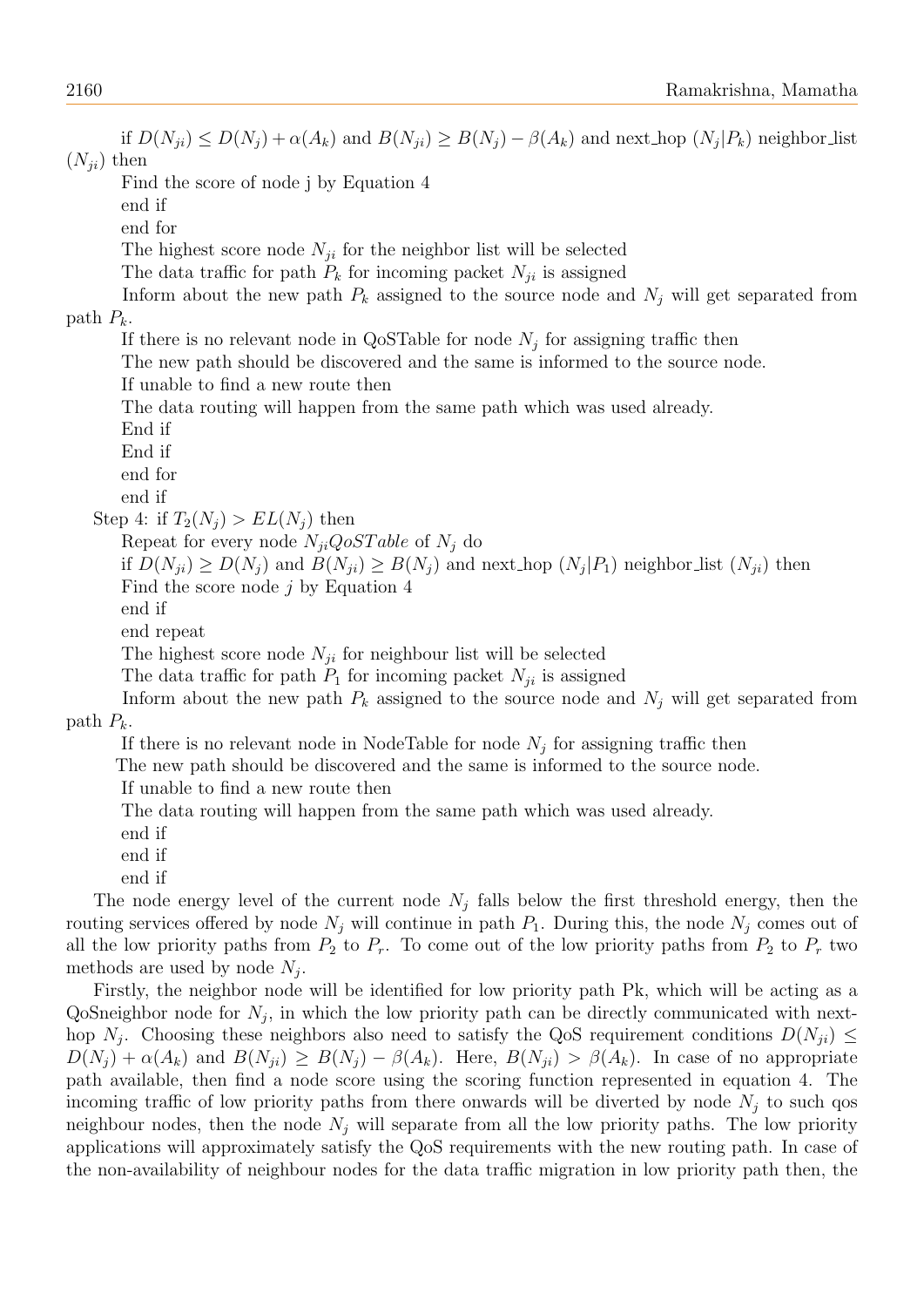source node will be informed by the node  $N_j$  about new route discovery of that route path in which it does not include node  $N_j$ . If the discovery of a new route is not able to find by the source node, then the old registered path will be used for routing.



<span id="page-8-0"></span>Figure 3: Algorithm flow diagram

Secondly, the node energy of the current node  $N_i$  drops below the second threshold value, then, an appropriate qos neighbour node will be selected which has almost the same QoS constraints. The selected neighbour node will directly communicate with the next hop of node  $N_i$  for the path  $P_1$ . In the case of such a neighbour, a node is present, the most advantage neighbour node will be selected by the scoring function represented in equation 4. The node  $N_i$  will divert the incoming traffic of the path  $P_k$  of the selected neighbour. The higher priority of applications will get a new routing path always and also it satisfies the QoS constraints exactly. In the case of QoS satisfied nodes are available, the source node will be informed by node  $N_j$  for discovering a new route for the particular path excluding node  $N_j$ . In case the new route is not available for the source node then the source node will use the existing routing path of already registered one.

#### 6. Results and discussions

The proposed QoS Routing Protocol is implemented in Network Simulator 3. The parameter configurations for the simulation are specified in table [2.](#page-9-0) In the future to refer easily the QoS Routing Protocol as QRP. The comparison of QoS proposed in [\[22\]](#page-13-0) referred to as NQRP with our proposed QRP. The new route will be discovered by NQRP by a node only when the node lost all its energy in its routing path but in QRP the new route discovery will be done when the energy falls below the threshold value.

The experimental analysis is performed between QRP and NQRP is based on the metric defined by equation 5 and 6 called average node energy consumption AVGNEC. Where, Ni represents one of the nodes used by application  $A_k$  which has involved in the routing of the data packet and the same is used by an application to route the packets using QoS routing technique in multiple paths. The total energy cost experienced by node  $N_i$  is represented as energy expenses  $(N_i)$  for application Ak to route all its packets in the routing path. The  $N(A_k)$  represents the number of nodes involved in routing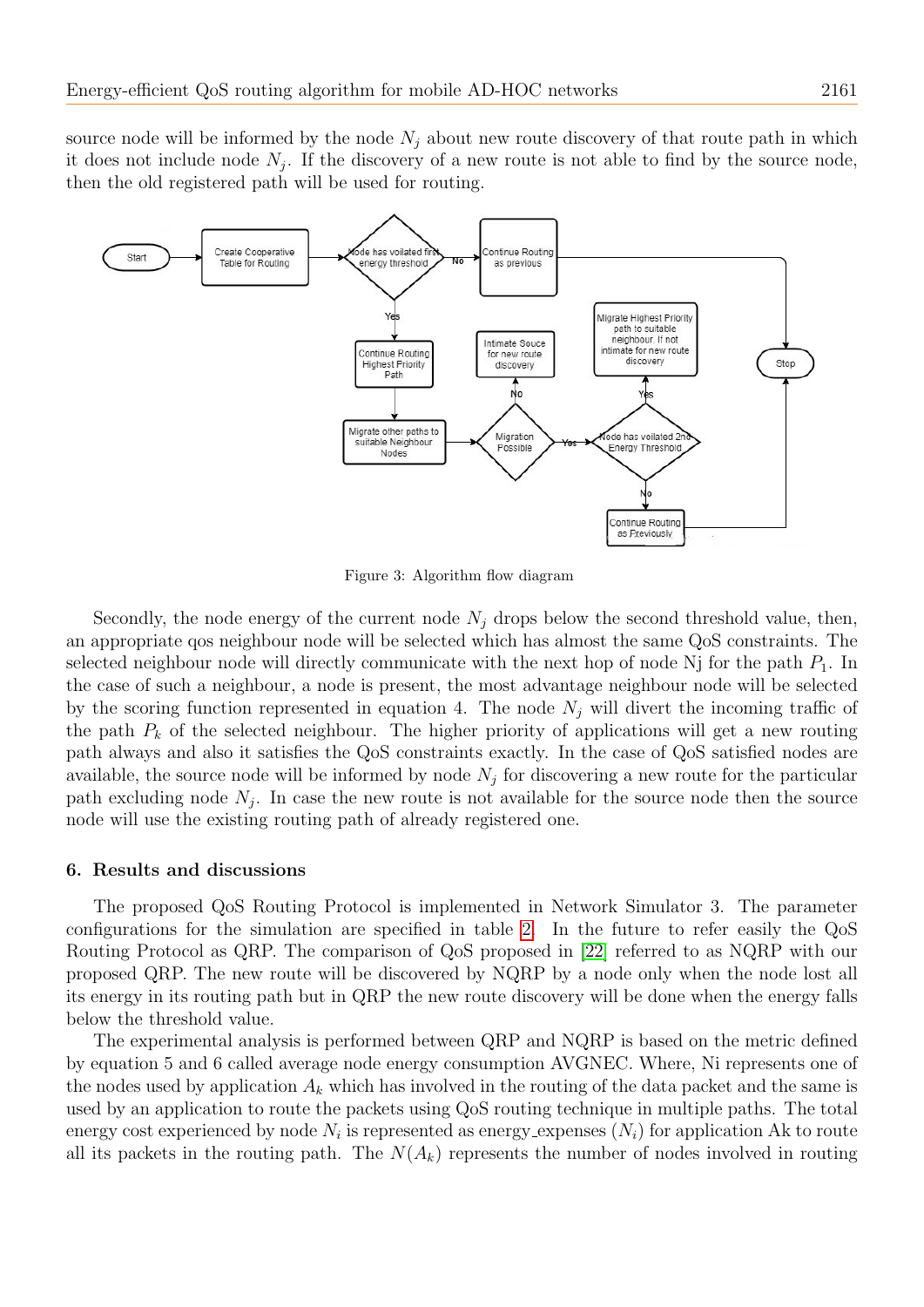<span id="page-9-0"></span>

| Values                                    |  |  |  |
|-------------------------------------------|--|--|--|
| <b>200</b>                                |  |  |  |
| 26                                        |  |  |  |
| 10                                        |  |  |  |
| 1                                         |  |  |  |
| Varied $b/w$ 0ms to 30ms                  |  |  |  |
| varied $b/w$ 0Kbps to 30 kbps             |  |  |  |
| Varied $b/w$ 10ms to 100ms                |  |  |  |
| Varied between 20kbps to 150 kbps         |  |  |  |
| Varied $b/w$ 50kj to 150kj                |  |  |  |
| Varied $b/w$ 50mj to 150mj                |  |  |  |
| $40\%$ of the total node battery energy   |  |  |  |
| 70\% of the total node battery energy     |  |  |  |
| Varied between 60Kbps to 130Kbps per node |  |  |  |
| Varied between 100 ms to 400 ms           |  |  |  |
|                                           |  |  |  |

Table 2: Simulation Parameter Settings

all the data packets for an application  $A_k$  and the AVGNEC( $A_k$ ) define the energy consumption for  $A_k$  as Average Node Energy Consumption.

$$
AVGNEC(Ak) = \sum_{N_i \in A_k} (energy\_expence(N_i))
$$
\n(5)

$$
AVGNEC = \sum_{A_k} AVGNEC(A_k)
$$
\n(6)

The performance of the proposed QRP with NQRP is analyzed and represented in the graph. The first experiment shows the performance analysis in terms of the total number of nodes in MANET with reference to the AVGNEC metric. The graph shows the performance of QRP and NQRP with the AVGNEC metric for a varied number of nodes in MANET. The results obtained in the simulation experiments are shown in figure [4.](#page-9-1) The usage of cooperative neighbour nodes increases with the increase in the number of nodes. The performance of QRP has improved due to more number of neighbour nodes involved in routing.



<span id="page-9-1"></span>Figure 4: The avgcp vs No of MANET Nodes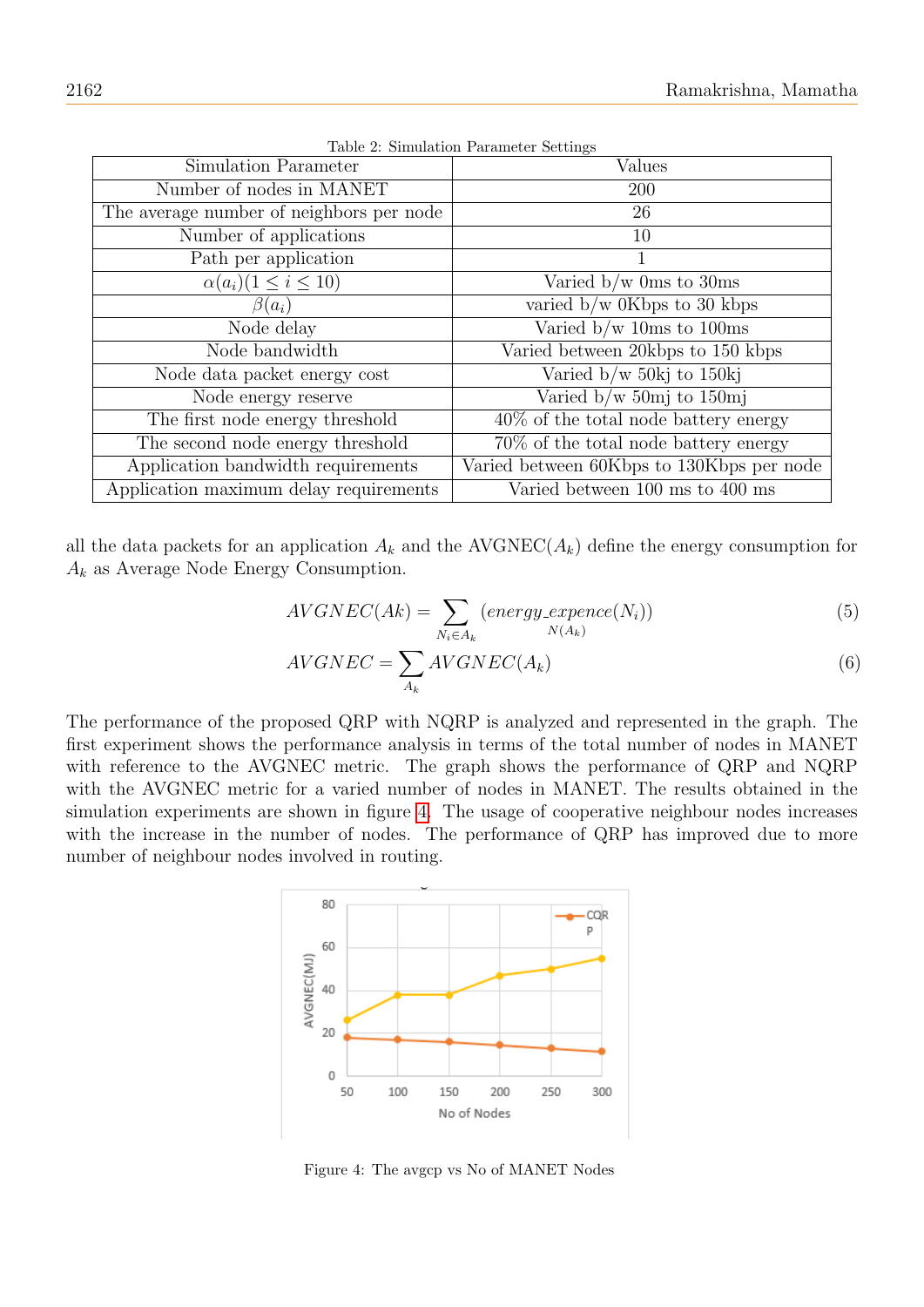The next experiment is conducted based on the number of data packets of different applications are being varied. The performance of QRP and NQRP with reference to AVGNEC metric by varying the application data packets and the experiment results obtained are presented in the form of a graph in figure [5.](#page-10-0) When you send more data packets then it results in the nodes reaching their energy threshold. Due to its energy threshold reaching, it leads to the use of more nodes to cooperate with each other for routing. Thus the performance of QRP has improved when compared with NQRP.



<span id="page-10-0"></span>Figure 5: The avgcp vs No of data packets

The performance of our proposed QRP versus NQRP is analysed per node by varying the number of an average number of its neighbour nodes. The increase in the average number of qos neighbour nodes will also increase more nodes to route with each other. The node cooperation tends to improve energy efficiency. The obtained results are presented in the graph and shown in figure 6. The graph clearly shows the improved performance of QRP versus NQRP in terms of the AVGNEC metric.



Figure 6: The avgcp vs Avg no of Neighbors

The next experiment is performed based on the bandwidth parameter of the network and the results are analysed for the performance of QRP with NQRP. In this experiment the minimum band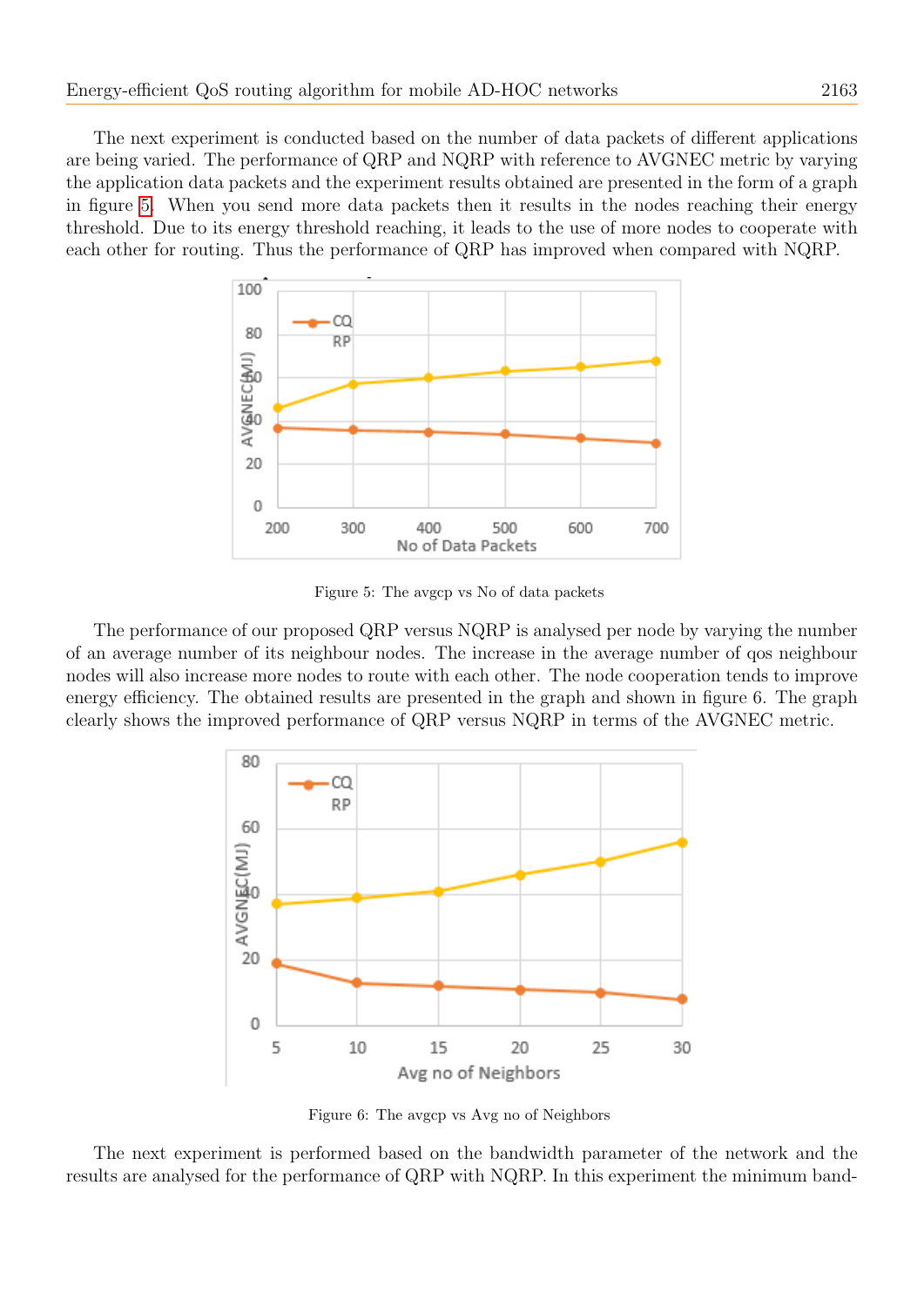width is varied for applications. The minimum(B) represents the minimum bandwidth of application refers to the value of minimum bandwidth required for different applications. The increase in minimum bandwidth minimum(B) will reduce the number of nodes involved in cooperation for routing. If less number of nodes are involved in QoS routing, it will reduce the performance of QRP. The results of the experiment are shown in figure [7.](#page-11-0)



<span id="page-11-0"></span>Figure 7: The avgcp vs min(bw)

The important parameter of network performance is the delay in the network. The variation in the maximum delay parameter in the network for all applications is simulated. The term  $minimum(D)$ represents the applications minimum value for the maximum delay requirement. The results of this experiment are presented in Figure [8.](#page-11-1) If the value of the minimum(D) decreases, there will be few nodes available for performing cooperation. The performance of QRP versus NQRP will be reduced. The maximum delay requirement for an application is mandatory for better performance.



<span id="page-11-1"></span>Figure 8: The avgcp vs min(md)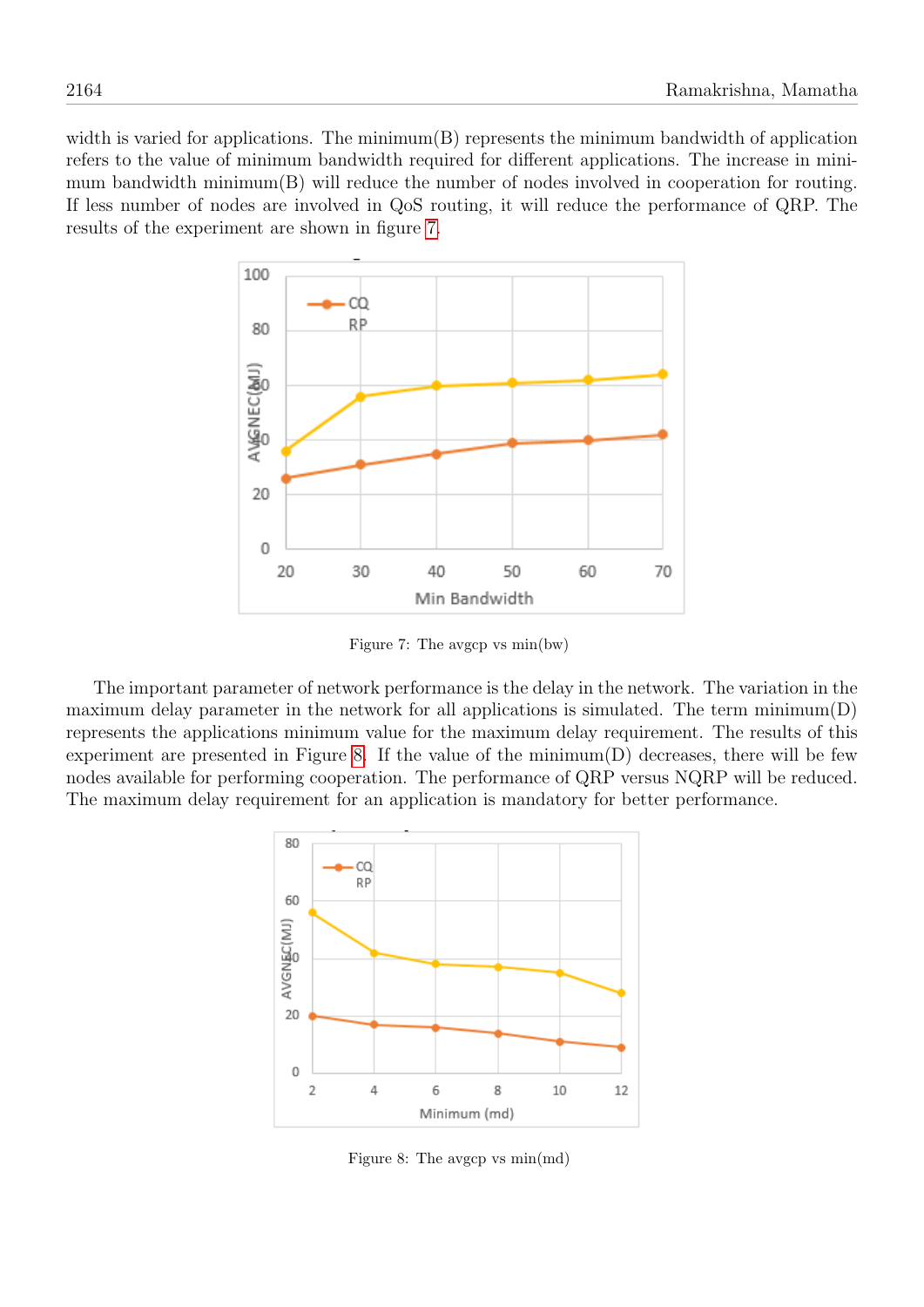energy threshold value of the first node. The performance of QRP with NQRP is analysed and compared for various values of the first node energy threshold. The results show that an increase in the frequency of node cooperation when the value of first node T1 is less. Thus, if the value of T1 is less the QRP performance is good and the results are plotted in the graph and presented in figure [9.](#page-12-4)



<span id="page-12-4"></span>Figure 9: The avgcp vs  $T_1$ 

From all the above results and graphs, the performance of QRP is good and due to the noncooperation feature in NQRP the performance will suffer with reference to the AVGNEC metric. Our proposed algorithm has satisfied the QoS requirements and performed well in MANET.

# 7. Conclusion

The proposed node QoS Routing Protocol was presented in this chapter for the QoS energy efficiency of the network and extended the routing mechanism of [\[22\]](#page-13-0). In the proposed algorithm the QoS mechanism was achieved through two QoS parameters for application priority. The proposed routing algorithm was developed and designed using a mathematical framework. The results are obtained from the above proposed work through simulation using NS3. The analysis of results shows that the benefits of the proposed scheme compared to the existing scheme [\[22\]](#page-13-0). A better mathematical framework may be designed for obtaining better energy conservation results.

#### References

- <span id="page-12-0"></span>[1] A. Yaar, A. Perrig and D. Song StackPi: new packet marking and filtering mechanisms for DDoS and IP spoofing defense, IEEE J. Sel. Areas Commun. 24(10) (2006) 1853–1863.
- <span id="page-12-3"></span>[2] S. Agarwal, R.H. Katz, S.V. Krishnamurthy and S.K. Dao, Distributed power control in ad-hoc wireless networks, 12th IEEE Int. Symp. Personal, Indoor and Mobile Radio Commun. 2001.
- <span id="page-12-1"></span>[3] K. Biswas and Md. Liakat Ali; Security Threats in Mobile Ad Hoc Network, Master Thesis Computer Science, 2007.
- <span id="page-12-2"></span>[4] Y. Chaba, Y. Singh and A. Preeti, *Performance analysis of disable IP broadcast technique for prevention of* flooding-based DDoS attack in MANET, J. Networks 4(3) (2009) 178–183.